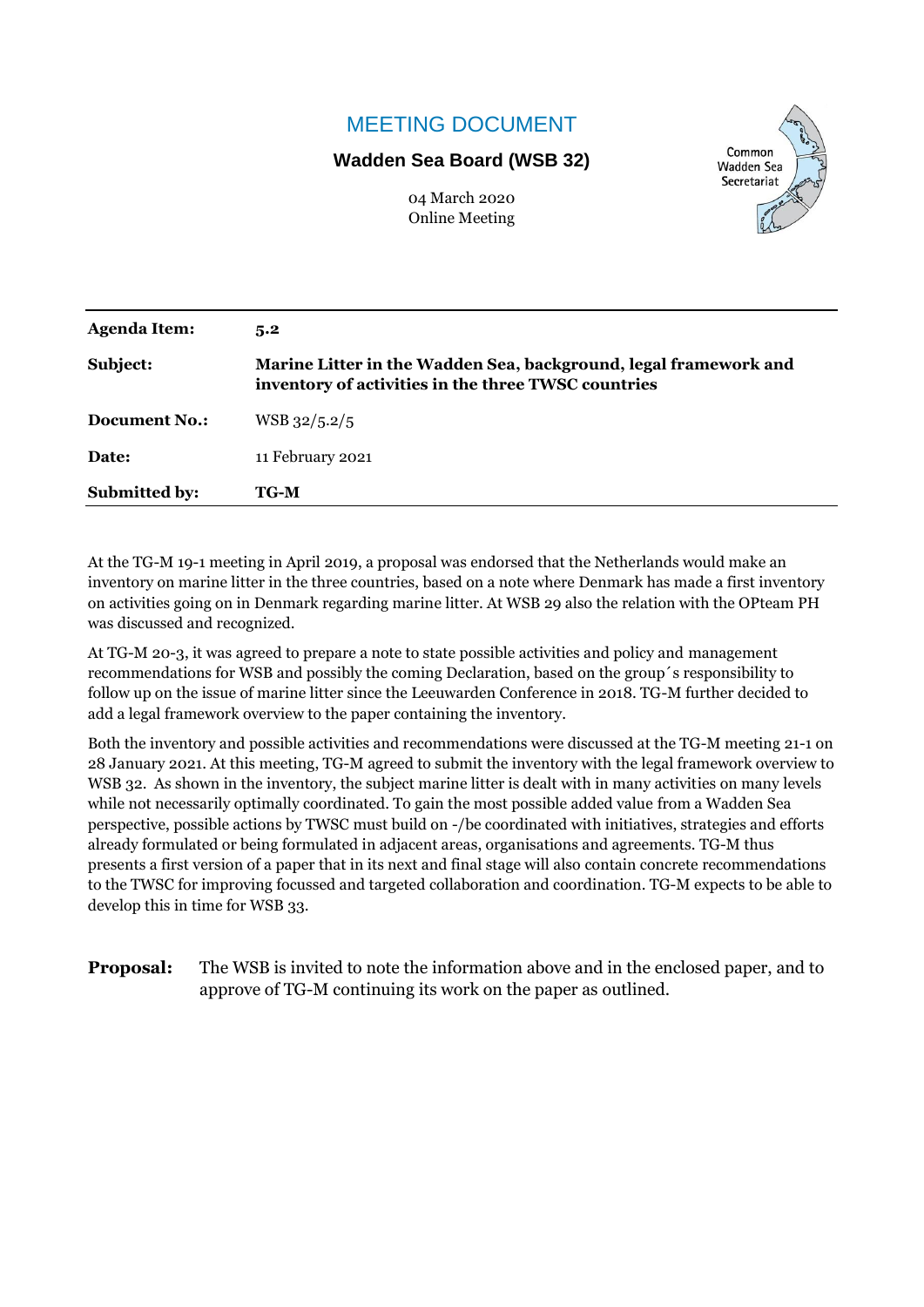# Marine Litter in the Wadden Sea, background, legal framework and inventory of activities in the three TWSC countries.

## **Problem:**

Strategy and actions concerning marine litter in the Wadden Sea has not yet been dealt with in accordance with the preconditions as laid down in [the Wadden Sea](https://www.waddensea-worldheritage.org/resources/2010-wadden-sea-plan) Plan 2010 and the [Leeuwarden Declaration,](https://www.waddensea-worldheritage.org/resources/2018-leeuwarden-declaration) signed at the 13th Trilateral Governmental Conference in Leeuwarden, Netherlands, on 18 May 2018 in a stringent manner that might include stakeholders, professional organizations as well as Non-Governmental Organizations, researchers, public authorities etc. at the same time as many of these have developed their own agendas and profiling attempts.

[The Marine Litter QSR-2017](https://qsr.waddensea-worldheritage.org/reports/marine-litter) (Fleet et al., 2017) section 4 (recommendations) states the following regarding research: *"Current knowledge on macro- and microlitter in the Wadden Sea is still fragmentary"*. It is also stated that an intensified data collection will provide basis for further research in the coming years, and with that it will be possible to apply appropriate methodology for the identification and quantification of microplastics from environmental samples. In this context are also mentioned that socio economic effects arising from marine litter within the Wadden Sea (WS) ought to be addressed with research.

With regard to recommendations on management the QSR report refers to actions and measures according to the European Marine Strategy Framework Directive (MSFD) and the OSPAR regional action plan for the Northeast Atlantic.

Together this has resulted in a situation where Trilateral Wadden Sea Cooperation (TWSC) will need to find the strengths of a common approach by the cooperation on marine litter and to apply those to a more holistic marine litter approach in accordance with international, European and regional policies and strategies, i.e. linking to the whole North Sea/NE Atlantic and connecting with relevant partners and stakeholders from that area.

## **Background:**

Marine litter has basically been on the Trilateral agenda since the inception of [The Wadden Sea](https://www.waddensea-worldheritage.org/resources/2010-wadden-sea-plan) Plan 2010 (Section 2, "Water and Sediments", followed by the [Tønder Declaration](https://www.waddensea-worldheritage.org/resources/2014-t%C3%B8nder-declaration) (2010), Annex 5, PSSA Operational Plans that addresses marine litter briefly.

Also, there is a very intensive cooperation between the Netherlands, Denmark and Germany regarding marine litter within the framework of OSPAR, more specifically the marine litter group and also at the technical group at EU-level. This work includes monitoring and measures.

OSPAR (ICG-ML) is, amongst others, presently building up to its QSR (Quality Status Reports) 2023 and is also presently updating its monitoring guidelines (CEMP guidelines), developing new indicators (e.g., microliter) and revising its RAP (Regional Action Plan).

The EU Technical Group on Marine Litter is presently revising its guidelines on monitoring litter and is in the process of collecting data with the aim of producing baselines for seabed, sea surface and micro plastic litter. It has recently produced reports on "harm" (D10 MSFD), baselines for beach litter and has produced a report on as well as agreed upon a threshold value for beach litter. It is also producing a new joint list of litter items for monitoring in the EU.

The preamble of [The Leeuwarden Declaration](https://www.waddensea-worldheritage.org/resources/2018-leeuwarden-declaration) (2018) reads: *"Acknowledging the problem of marine litter in the Wadden Sea ecosystem, and committing to the circular economy as one important approach to preventing introduction of litter to the sea and contributing to the implementation of respective strategies developed on national and international level;"*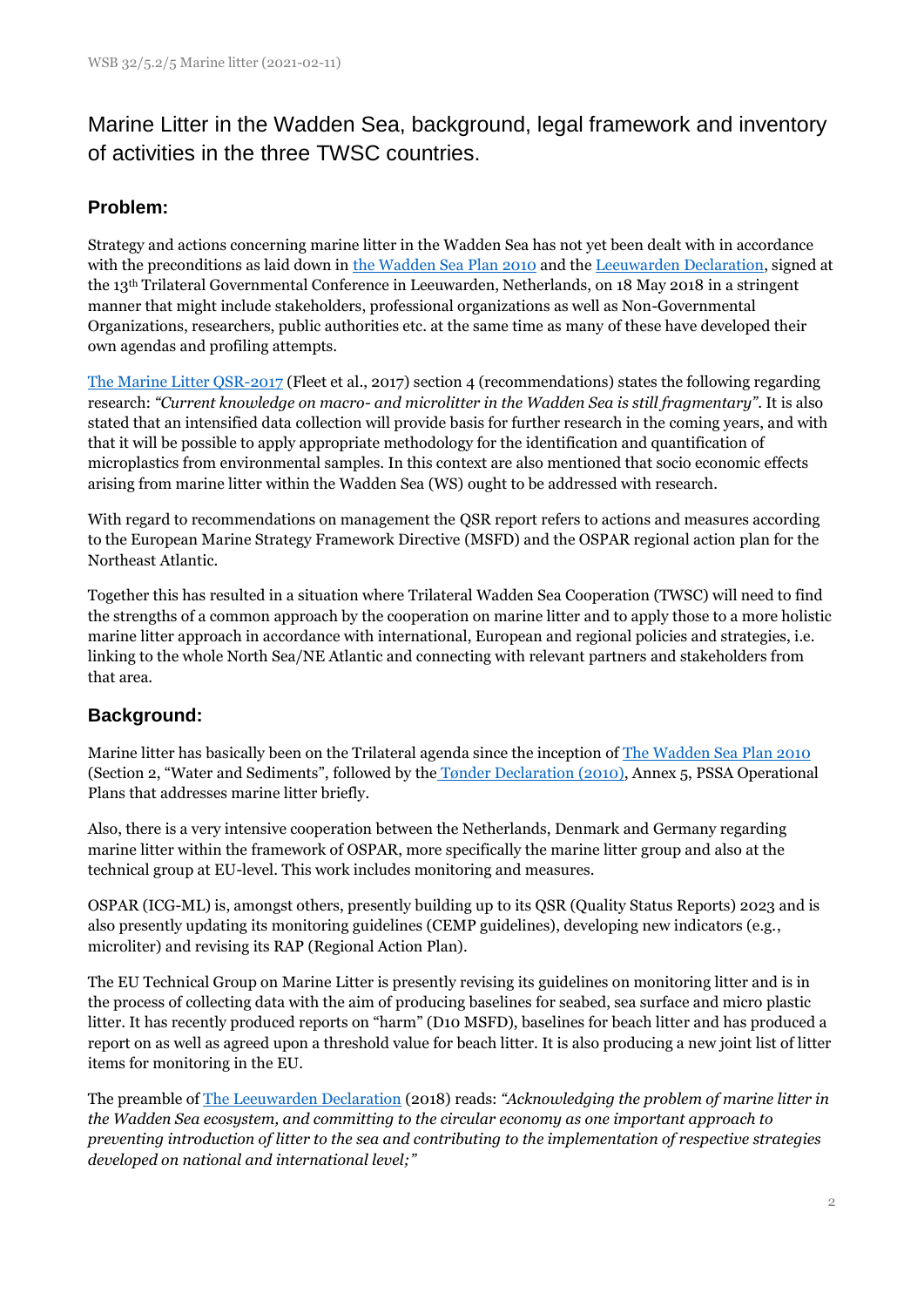In section 2.2 of the Leeuwarden Declaration ("Sustainable Development") a target is set up: "*Strive to substantially reduce the amount of marine litter in the Wadden Sea by the year 2030;"*

Section 2.3 reads: *"Instruct the Wadden Sea Board to make use of all relevant existing monitoring and action programmes, as well as existing action plans, taking into account local, national and multilateral initiatives to gain and exchange adequate additional knowledge on sources and impacts of marine litter (such as micro plastics) on the Wadden Sea ecosystem and stimulate and support appropriate measures;"*

At WSB-31 the board noted the following information by TG-M:

*At WSB 30, TG-M had informed on an inventory on activities based on a Danish initiative/template which should contain corresponding information on UN, EU and OSPAR level under lead of Rijkswaterstaat (RWS). Due to interruption of RWS contribution to trilateral work, this information could not be presented [in a summarizing document] for WSB 31 as originally planned.* 

This note thus picks up from WSB-31.

1

### **Common European and international legal framework on marine litter:**

In the 1970s and 1980s, regulations were introduced to prevent litter from entering the marine environment globally e.g., was the introduction of plastic waste into the oceans by ships banned as early as 1988 in Annex V of the International Convention for the Prevention of Pollution from Ships (MARPOL).

#### **EU Marine Strategy Framework Directive**

In 2008 EU MSFD was introduced with the goal to maintain or achieve Good Environmental Status (GES) of EU marine waters by 2020. In Annex I of the Directive, eleven qualitative descriptors describe what the environment will look like when GES is achieved, among them descriptor 10 "marine litter".

The implementation of the MSFD includes (1) an assessment of the baseline situation ("Initial Assessment"),

(2) the establishment of indicators to assess the situation on a regular basis, (3) the setting of targets for the GES, (4) the introduction of monitoring to assess whether or not GES has been achieved and (5) development and implementation of measures.

As described by the European Commission, a task group - *MSFD Task Group 10 on Marine Litter* consisting of experts nominated by EU Member States was created in 2009, in order to review the technical state-of-the-art<sup>1</sup> and to support the development of criteria and methodological standards on GES of marine waters<sup>2</sup>.

(1) As the characteristics and pressures of the North Sea ecosystem are not within the range of good status in the available assessments under Community law, OSPAR and TWSC, the German North Sea does not achieve GES (Initial Assessment 2012). Following this first assessment, the reports delivered by the member states have been analysed for their technical content. The so-called in-depth assessment<sup>3</sup> has been used in order to identify problematic issues and to plan a way forward. The initial assessment, as well as the environmental objectives, were reviewed and updated in 2018.

<sup>&</sup>lt;sup>1</sup> Marine Strategy Framework Directive - Task Group 10 Report - Marine Litter, 2010

 $2$  Criteria and methodological standards on GES of marine waters; Commission Decision 2010/477/EU, this decision was repealed by Commission Decision (EU) 2017/848

<sup>3</sup> In-Depth Assessment of the EU Member States' Submissions for the Marine Strategy Framework Directive under articles 8, 9 and 10, 2014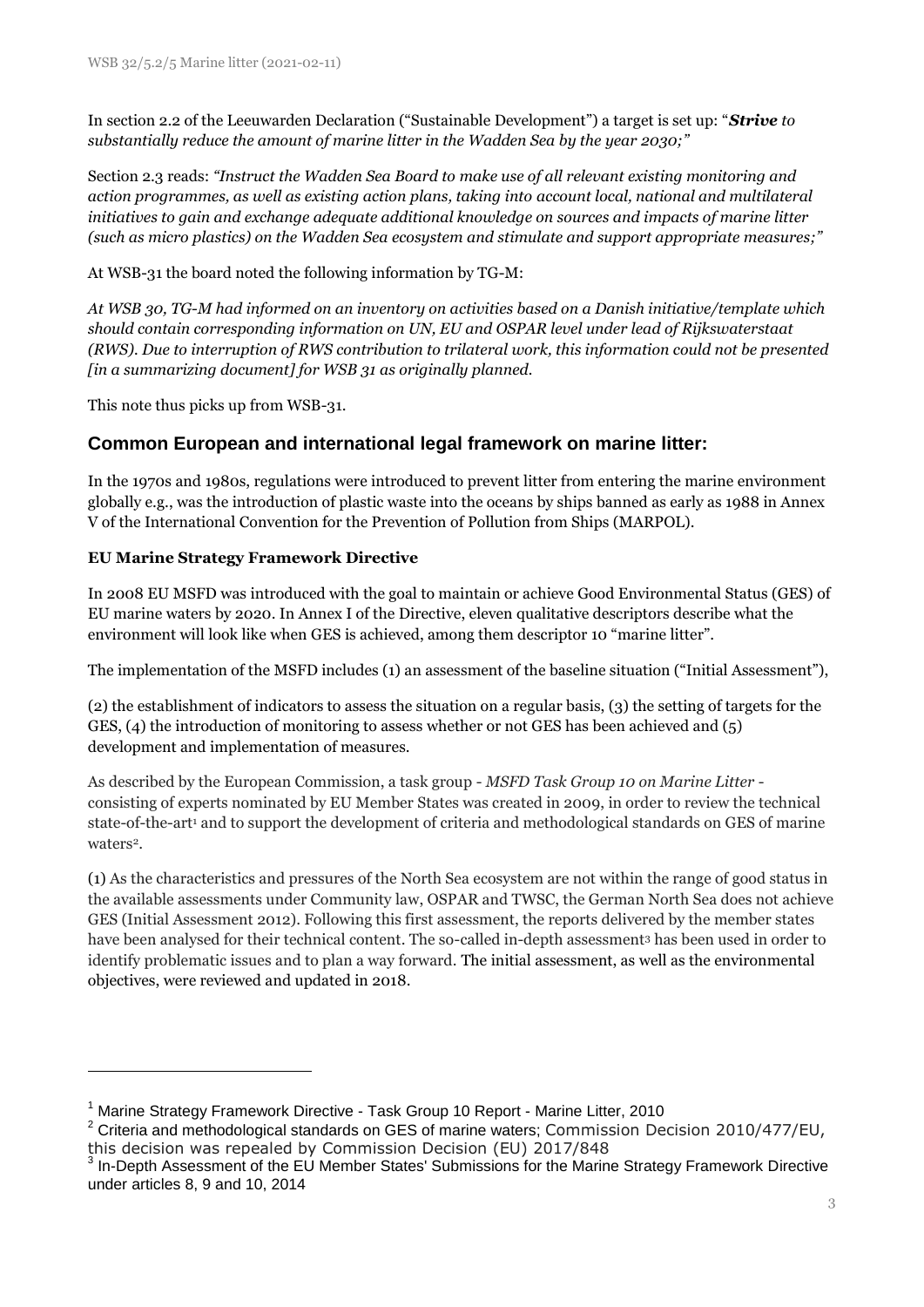*(2) Descriptor 10: Properties and quantities of marine litter do not cause harm to the coastal and marine environment. More detailed indicators (Commission Decision (EU) 2017/848) as follows*

| <b>Criteria</b>                | <b>Priority</b> |                                                                                                                                                                                                                                                                                                                                                                                                               |
|--------------------------------|-----------------|---------------------------------------------------------------------------------------------------------------------------------------------------------------------------------------------------------------------------------------------------------------------------------------------------------------------------------------------------------------------------------------------------------------|
| D <sub>10</sub> C <sub>1</sub> | Primary         | The composition, amount and spatial distribution of litter on the coastline, in<br>the surface layer of the water column, and on the seabed, are at levels that<br>do not cause harm to the coastal and marine environment. Member States<br>shall establish threshold values for these levels through cooperation at<br>Union level, taking into account regional or subregional specificities               |
| D <sub>10</sub> C <sub>2</sub> | Primary         | The composition, amount and spatial distribution of micro-litter on the<br>coastline, in the surface layer of the water column, and in seabed sediment,<br>are at levels that do not cause harm to the coastal and marine environment<br>Member States shall establish threshold values for these levels through<br>cooperation at Union level, taking into account regional or subregional<br>specificities. |
| D <sub>10</sub> C <sub>3</sub> | Secondary       | The amount of litter and micro-litter ingested by marine animals is at a level<br>that does not adversely affect the health of the species concerned. Member<br>States shall establish threshold values for these levels through regional or<br>subregional cooperation.                                                                                                                                      |
| D <sub>10</sub> C <sub>4</sub> | Secondary       | The number of individuals of each species which are adversely affected<br>due to litter, such as by entanglement, other types of injury or mortality, or<br>health effects. Member States shall establish threshold values for the<br>adverse effects of litter, through regional or subregional cooperation.                                                                                                 |

For supporting the implementation of the D10 MSFD a Technical Group on Marine Litter ("*TG Litter*") was set up on request by the EU Member States under the MSFD Common Implementation Strategy. Aim and purpose of TG Litter is exchange of information, discussion forum, providing guidance and to give advice to policy. Importantly, it acts as interface between science and policy. It involves the Regional Sea Conventions, like OSPAR, and supports EU global commitments, such as G7, G20 and UN activities. A very intensive cooperation exists between the Netherlands, Denmark and Germany regarding marine litter, in TG Litter but also in the OSPAR marine litter group (ICG ML).

The *TG Litter* has produced the following reports:

- Marine Litter [Technical Recommendations](https://mcc.jrc.ec.europa.eu/main/dev.py?N=41&O=438&titre_chap=TG%20Litter&titre_page=Marine%20Litter%20-%20Technical%20Recommendations)
- [Guidance for the Monitoring of Marine Litter](https://mcc.jrc.ec.europa.eu/main/dev.py?N=41&O=439&titre_chap=TG%20Litter&titre_page=Guidance%20for%20the%20Monitoring%20of%20Marine%20Litter)
- [Identifying Sources of Marine Litter](https://mcc.jrc.ec.europa.eu/main/dev.py?N=41&O=436&titre_chap=TG%20Litter&titre_page=Identifying%20Sources%20of%20Marine%20Litter)
- [Harm caused by Marine Litter](https://mcc.jrc.ec.europa.eu/main/dev.py?N=41&O=437&titre_chap=TG%20Litter&titre_page=Harm%20caused%20by%20Marine%20Litter)
- [Monitoring of Riverine Litter](https://mcc.jrc.ec.europa.eu/main/dev.py?N=41&O=440&titre_chap=TG%20Litter&titre_page=Monitoring%20of%20Riverine%20Litter)
- [Top Marine Beach Litter Items](https://mcc.jrc.ec.europa.eu/main/dev.py?N=41&O=441&titre_chap=TG%20Litter&titre_page=Top%20Marine%20Beach%20Litter%20Items)
- [EU Marine Beach Litter Baselines](https://mcc.jrc.ec.europa.eu/main/dev.py?N=41&O=452&titre_chap=TG%20Litter&titre_page=EU%20Marine%20Beach%20Litter%20Baselines)
- [Marine Litter Threshold Values](https://mcc.jrc.ec.europa.eu/main/dev.py?N=41&O=453&titre_chap=TG%20Litter&titre_page=Marine%20Litter%20Threshold%20Values)
- [EU Threshold Value for Macro Litter on Coastlines](https://mcc.jrc.ec.europa.eu/main/dev.py?N=41&O=454&titre_chap=TG%20Litter&titre_page=EU%20Threshold%20Value%20for%20Macro%20Litter%20on%20Coastlines)

The TG Litter is - like stated above - presently revising its Guidelines on monitoring litter and is in the process of collecting data with the aim of producing baselines for seabed, sea surface and microplastic litter. It has recently produced reports on "harm" caused by marine litter, baselines for beach litter and has produced a report on "[A European Threshold Value and Assessment Method for Macro Litter on Coastlines](https://publications.jrc.ec.europa.eu/repository/bitstream/JRC121707/coastline_litter_threshold_value_report_14_9_2020_final.pdf)". It is also producing a new joint list of litter items for monitoring in the EU.

(3) Targets like environmental targets were developed on national level (see the following information by the states). At the EU level, threshold values have been developed for litter on the coast and litter in the stomachs of fulmars.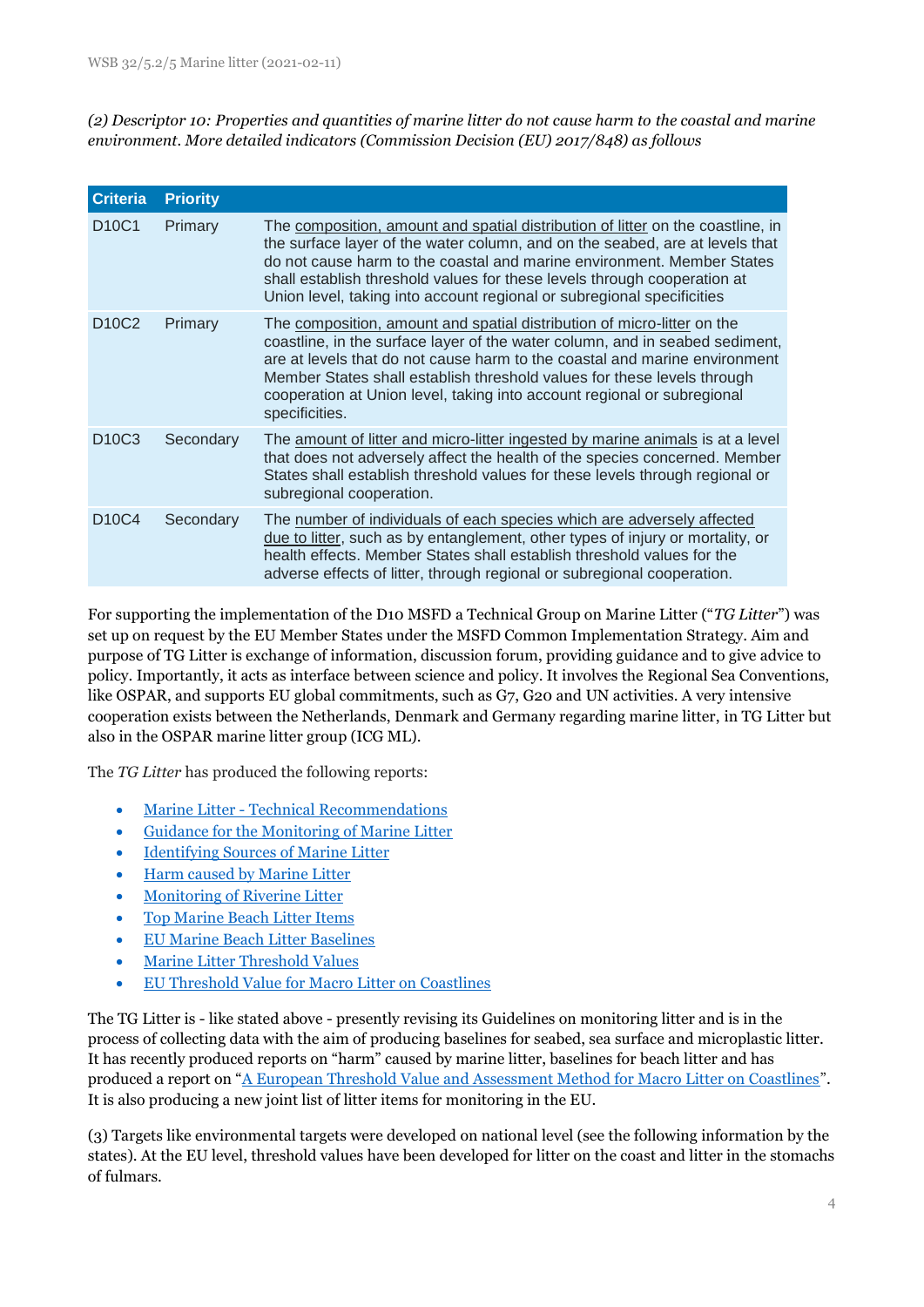(4) Monitoring guidelines are worked on EU/OSPAR level, but the concrete monitoring is dealt with on national level (see the following information by the states).

(5) There is a number of measures worked on OSPAR level, that are presented in the Regional Action Plan (2014, see OSPAR RAP below). The Wadden Sea states develop measures and present them in a so called programme of measures (POM). There is a very close cooperation between the Netherlands, Germany and Denmark on measures within the OSPAR ICG-ML (see OSPAR RAP below).

#### **OSPAR**

In the Bergen Statement (2010) the OSPAR Ministers declared, that "*We note that quantities of litter in many areas of the North-East Atlantic are unacceptable, and therefore we will continue to develop reduction measures and targets, taking into consideration an ambitious target resulting in a reduction in 2020*". In the Strategy for the protection of the Marine Environment of the North East Atlantic for the years 2010-2020 was an OSPAR objective for marine litter described: "*to substantially reduce marine litter in the OSPAR maritime area to levels where properties and quantities do not cause harm to the marine environment*". This OSPAR objective is in line with D10 MSFD.

In 2014 the Regional Action Plan (RAP, 2014 - [2021\) for Prevention and Management of Marine Litter in the](https://www.ospar.org/work-areas/eiha/marine-litter/regional-action-plan)  [North-East Atlantic](https://www.ospar.org/work-areas/eiha/marine-litter/regional-action-plan) was adopted, which deals with the prevention and management of marine litter. It sets out the policy context for OSPAR's work on marine litter, describes the various types of actions that OSPAR will work on over the coming years and provides a timetable to guide the achievement of these actions. The RAP is an outstanding example for regional effort supporting multiple regional and global commitments, as it also serves to implement the MSFD, more specifically to achieve the GES with regard to marine litter.

The RAP identifies a number of actions from small to large scale (with e.g., transboundary character), these actions should also be considered in the national MSFD POM.

An Intersessional Correspondence Group on Marine Litter (ICG ML) deals with the work on marine litter on OSPAR level. The three Wadden Sea states work closely together in this group. ICG ML is, amongst others, presently building up to its QSR (Quality Status Report) 2023 and is also presently updating its monitoring guidelines [\(Coordinated Environmental Monitoring Programme, CEMP\)](https://oap.ospar.org/en/ospar-monitoring-programmes/cemp/), developing new indicators (e.g., microplastics in sediments) and revising its RAP.

#### **EU Directive on Single Use Plastics (2019/904/EU)**

From 2021, single-use plastic products (that have alternatives made from other materials) will be banned e.g., cotton swabs, plastic cutlery and plates, drinking straws, stirring sticks, balloon holders, cups and food containers made of polystyrene for immediate consumption. In addition, the manufacturers of food containers, foils, plastic bottles, cups, plastic bags, wet wipes, balloons and tobacco products as well as fishing gear will take a share in the costs of cleaning, transport and disposal of these products (extended producer responsibility). Furthermore, recycling should be improved and there should be more emphasis on information and awareness raising among consumers to promote responsible consumer behaviour.

#### **Further EU regulations**

Further EU regulations target a variety of entry routes for marine litter and contain relevant specifications for reducing marine litter.

- Waste Framework Directive (2008/98/EC)
- Directive on the Reduction of the Consumption of Light Plastic Carrier Bags (2015/720/EU)
- Directive on port reception facilities for the delivery of waste from ships (2019/883)
- In addition, some legislative acts of the European Union are being revised, also with regard to their relevance for marine litter.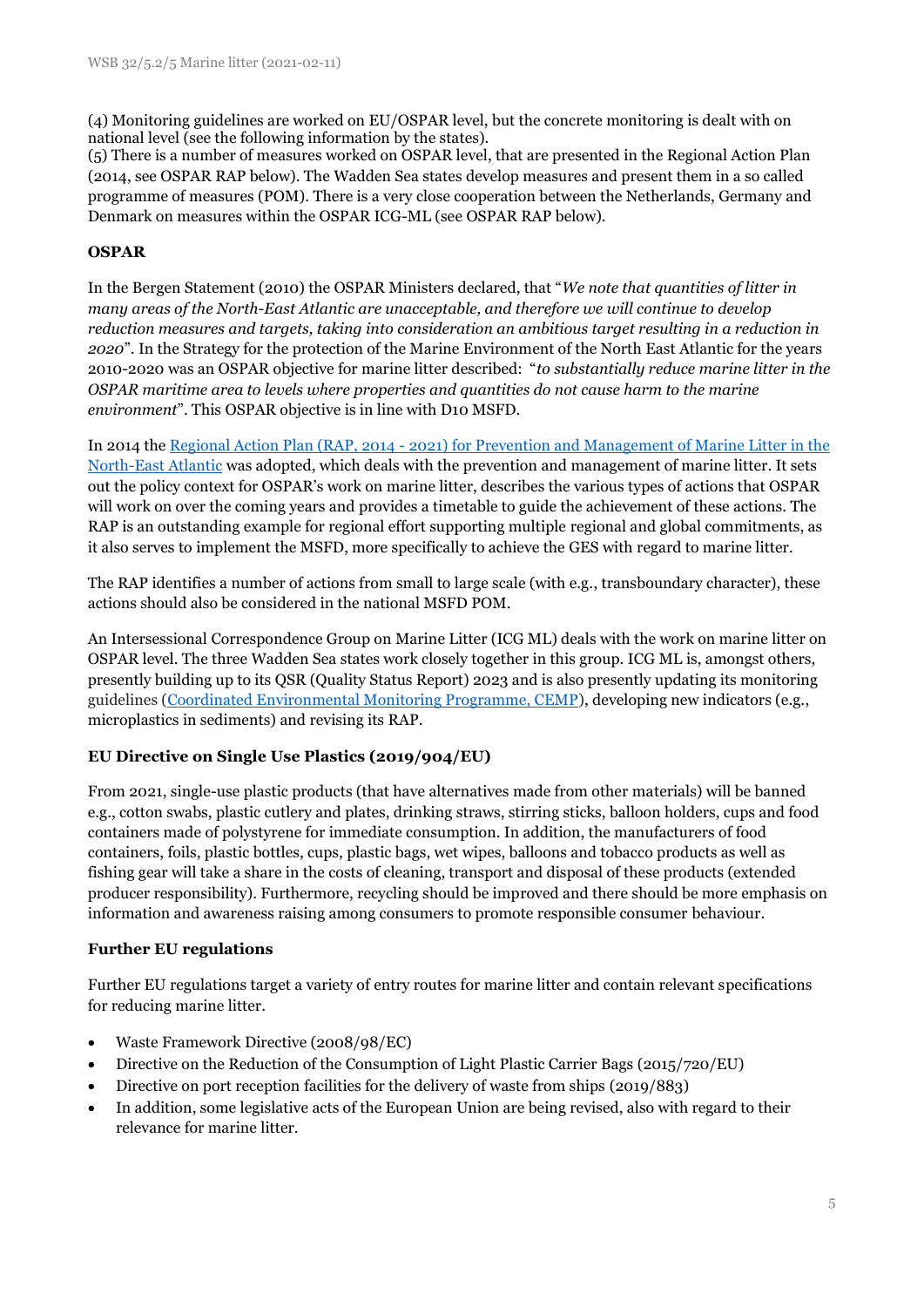## **Policy, monitoring, clean-up activities, prevention and communication aimed at reducing the marine litter load in the trilateral marine area and the respective beaches:**

#### **Denmark:**

#### **1. Policy:**

The Ministry of Environment and food protection Denmark wants to move Denmark towards more recycle less waste and litter production. The Municipalities play an important role in contributing and reaching the goal. The municipalities are in charge of the practical part concerning cleaning the beaches, and they can contribute in the ways that are best suited for them, as long as the goal is met. With guidance and an appropriation to keep the beaches clean from the government, they can do it in ways suited best for each municipality. Many organizations are collaborating with the policymakers and the municipalities. The collaborators are; Havmiljøvogterne, Dansk Sejlunion, Danmarks Fiskeriforening PO, Dansk Sportsdykker Forbund, Danmarks Amatørfiskerforening, Hold Danmark Rent, Danmarks Sportsfiskerforbund, Danske Tursejlere and KIMO International.

#### **2. Monitoring:**

The beaches in Denmark are visited very well during summer, and municipalities are in charge of checking and replacing the garbage bins on the beaches and keeping the surroundings clean. Through winter, many storms are raging and many litters' end on land. Because of the harsh weather, the beaches will not be cleaned before spring, when the storms have passed. A lot of cleaning is done throughout springtime. In areas with wide flat beaches, machinery is used to collect litter. In areas with dikes and slopes, the collecting of litter is done manually by hand. The municipalities have a crew collecting litter, but many organizations and volunteers are helping cleaning the beaches as well. The statistics estimates 1.000 ton of litter are collected on the beaches along the west coast every year.

 **[KIMO Denmark](https://www.kimointernational.org/action-areas/plastic-pollution-and-marine-litter/)** is an international environmental organization for local authorities and municipalities with beaches along coastal areas. The organization has a broad international and nationally network and they cooperate with NGOs, national and international authorities and research institutions. Through KIMO the Danish municipalities get guidance and help in case an environmental catastrophe occurs, and KIMO helps the affected municipalities in presenting a case to the authorities and politicians for quicker action.

#### **3. Clean-up activities:**

Many different organizations organize days or activities where the seas, beaches and ports are cleaned, and litter is collected. It can be a day where they encourage people to come and collect litter at the beaches, school classes go out and collect litter from the beaches and learn, what can be recycled. Some use it in art class and so on. Some of the organizations organizing activities are; Havmiljøvogterne, Danmarks Amatørfiskerforening, Hold Danmark Rent og Sportsdykker Forbund.

 Marine environment patroller: are often yachtsmen, anglers, surfers, divers and rowers, who are active around or on the sea. A number of Danish amateur aviators also keep an eye on the sea from the air. Defense Command Denmark monitors ships from the time they sail into Danish, until they leave again. Planes, ships, coastal radar and AIS (Automatic Identification Systems) carry out the surveillance. The Naval Home Guard and commercial sailors, who have a duty to report their observations, support them. [\(http://en.xn--havmiljvogter-hnb.dk/\)](http://en.havmiljøvogter.dk/)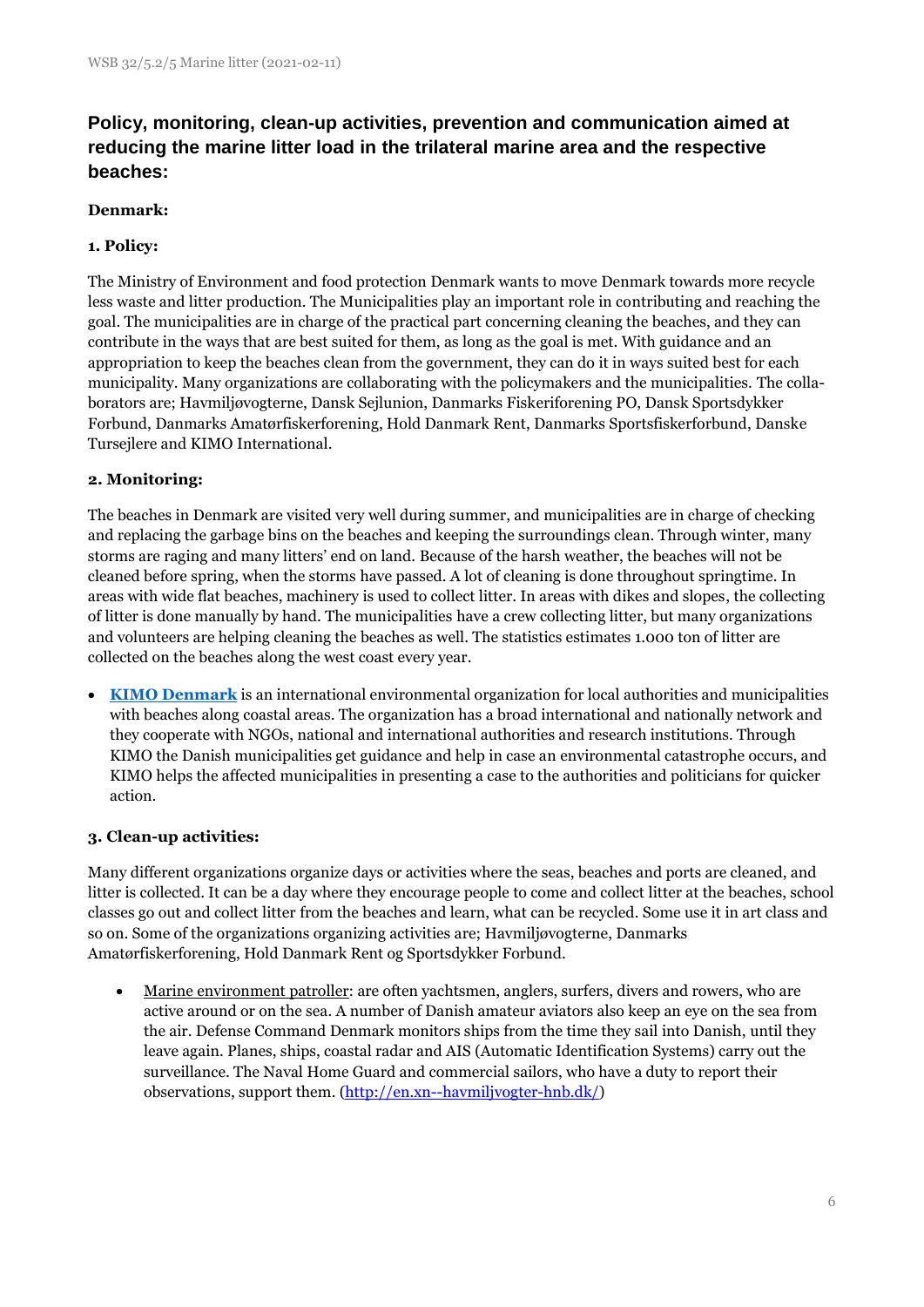#### **4. Prevention/ Communication / Education:**

The plastic industry is trying to reduce their release of plastic to nature and the seas. They do so by implementing stricter rules at the workplace so less plastic ends up in nature.

- Operation Clean Sweep: aims to combat waste of plastic granules from production companies to the environment. It comes with ways to avoid plastic being a source of pollution and the solution is a part of the overall "Marine Litter Solutions", started by industry of association for plastic companies around the world to contribute to solving the world's marine environment problems. Marine Litter Solutions has been signed by 68 68 organizations from 35 countries and works for a cleaner environment, increased recycling, local collection and information campaigns on the consequences of plastic pollution of the sea. [https://plast.dk/operation-clean-sweep-undgaa-plastraavarer-ender](https://plast.dk/operation-clean-sweep-undgaa-plastraavarer-ender-havet/)[havet/.](https://plast.dk/operation-clean-sweep-undgaa-plastraavarer-ender-havet/)
- Project plastic free oceans: is a partnership between the plastic industry, plastic change (NGO) and the Ecological Council (NGO). Over DKK 11 million is allocated to four different projects that will contribute to solutions to problems with plastic in the seas. [https://plast.dk/projekt-plastfrit-hav](https://plast.dk/projekt-plastfrit-hav-plastindustrien-ngoer-faelles-kamp-plast-havet/)[plastindustrien-NGOer-faelles-kamp-plast-havet/](https://plast.dk/projekt-plastfrit-hav-plastindustrien-ngoer-faelles-kamp-plast-havet/)

The Ministry of environment and food protection made a campaign in 2018 about litter in the oceans to inform people about the consequences regarding litter. Different organizations either do similar information with the public, through campaign, educating schoolchildren or involve volunteers. Some of them are described below:

- The Ministry of Environment and food protection in 2018 performed a campaign against waste and litter in the oceans surrounding Denmark. The campaign is called "Together for an ocean without litter" and approached 'us whom use the oceans, beaches and harbors must stand together – and work together – for an ocean without litter'. The campaign works together with different organizations, NGOs, people who walk, and uses the beaches. The campaign was used to make people aware of the negative consequences of litter in the oceans, and give practical advice to inform people alternatives, to avoid their waster to end up in the oceans. [https://mst.dk/natur-vand/vandmiljoe/havet/havmiljoe/sammen-om](https://mst.dk/natur-vand/vandmiljoe/havet/havmiljoe/sammen-om-et-hav-uden-affald/)[et-hav-uden-affald/.](https://mst.dk/natur-vand/vandmiljoe/havet/havmiljoe/sammen-om-et-hav-uden-affald/)
- Keep Denmark Clean is an organization that informs the Danish people what to do with their waste. They have a sub-group called "Strandet" who collect waste and litter along the west coast of Jutland, and they go further and recycle the collected litter. Throughout sharing their knowledge, tests and innovative product development they wish to inform that litter do not belong in nature and the seas, but is a resource, which can and must be recycled.<https://www.strandet.io/> , [https://www.holddanmarkrent.dk/article/5020-Strandet-affald-faar-nyt-liv.](https://www.holddanmarkrent.dk/article/5020-Strandet-affald-faar-nyt-liv)
- Danish amateur anglers: a group of anglers who corporates with schools and kindergartens and inform the children about the sea and wildlife there. In connection with this, they also talk with the children about litter and the consequences it has on wildlife. [http://danskefritidsfiskere.dk/?page\\_id=792.](http://danskefritidsfiskere.dk/?page_id=792)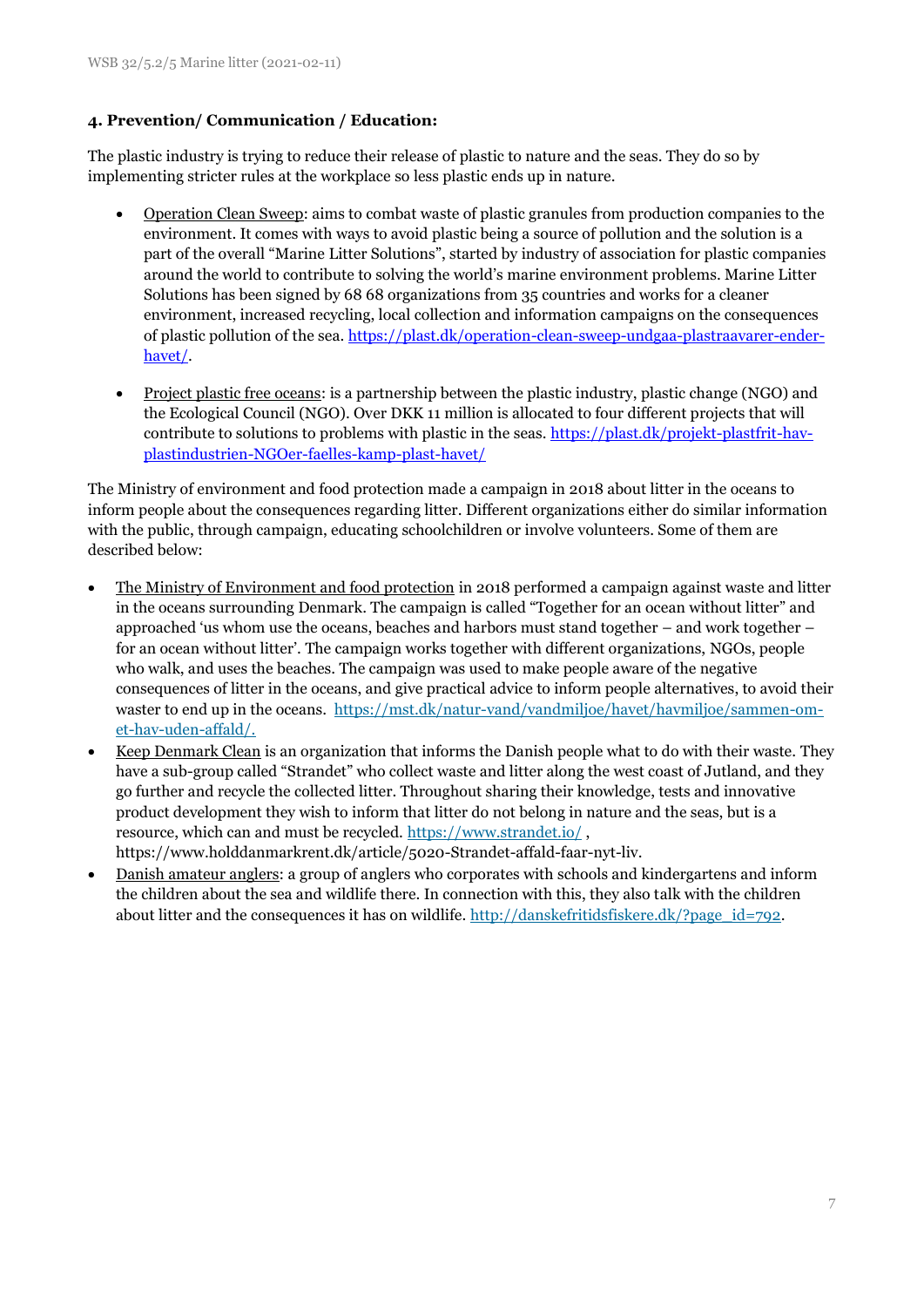#### **The Netherlands:**

#### **1. Policy:**

The mainstream of activities regarding marine litter in the Dutch Wadden Sea can be distinguished into three different categories:

- EU-Directives (Marine Framework Directive etc.)
- Volunteers, NGOs, individual smaller companies, local site-managers
- Community Plasticfree Wadden Sea

All of these have different kind of relationships depending on the activity like monitoring, recycling or the like. Overall, it has to acknowledged that mainly volunteers, NGO's and individual companies clean-up for the most and have put the problem on the agenda of Rijkswaterstaat (RWS). To support these activities the Community Plastic Free Wadden Sea is set up by RWS (see plasticvrijewaddenzee.nl for more information).

The Marine Framework Directive has led to the most attention to the problem of marine litter in the North Sea and adjacent rivers and Wadden Sea.

Currently, the EU-Marine Framework is the most important framework. The Dutch government has defined two goals in the Marine Strategy for 2020 to reduce the amount of marine litter on the coast and the impact in marine organisms. These targets are: 1) The amount of visible litter on the coast has diminished according to EU threshold values and 2) there is a downward trend of marine litter in marine organisms.

For the North Sea the Marine Strategy of 2015 is the basis for an overall approach in the Netherlands. This Strategy is the implementation of the Marine Framework Directive in the Netherlands. More specific the Program of Measures, part of the Marine Strategy, contains three Green Deals which are relevant in this perspective:

- Green Deal Clean Beaches aimed at reducing marine litter on beaches by cleaning and facilities near beaches. This will be replaced by a Program Clean Beaches in 2022.
- Green Deal Fishing for a clean sea to search for alternative methods, like for example fish fluff which is used to protect fishing gear and for recycling of fishing gear. RWS is financing and coordinating this search. This Green Deal will be replaced by a cooperation Fishing for a clean sea as of 2022.
- Green Deal Ship Waste Chain to diminish the amount of litter when supplying ships and to separate waste in the harbor for better recycling.

Also, a policy program on micro plastics has started in 2018 with the aim to reduce emissions to surface- and drinking water which includes like for example the ban of micro plastics in paint and cosmetics. These policies are aiming at reduction of pollution of the North Sea, but will also effect the Wadden Sea.

The Netherlands aim at prevention by means of an integral measure at the source, communication and raising awareness and closing of production chains (for example via Green Deals, product regulations and litter policy). Also, mitigation of the effects like beach clean-ups and [Fishing for Litter i](http://www.kimonederlandbelgie.org/fishing-for-litter/)s part of the policy. By means of this program of measures this contributes towards the UN Sustainable Development Goal (SDG) 14 of the UN regarding sustainable use of oceans, seas and marine sources.

Implementation of the EU Directive on Single Use Plastics (SUP): this EU-directive will lead to ban on products which are found on the beach, like straws, balloon sticks, plastic cutlery as well as plastic bags. Also products made of so-called oxo-degradable plastic will be forbidden. Producers of products like cigarette filters and balloons will have to pay for cleaning of litter as of January 2023 and 2024. Fishing gear is also part of this Directive, meanly aiming at the collection of used fishing gear.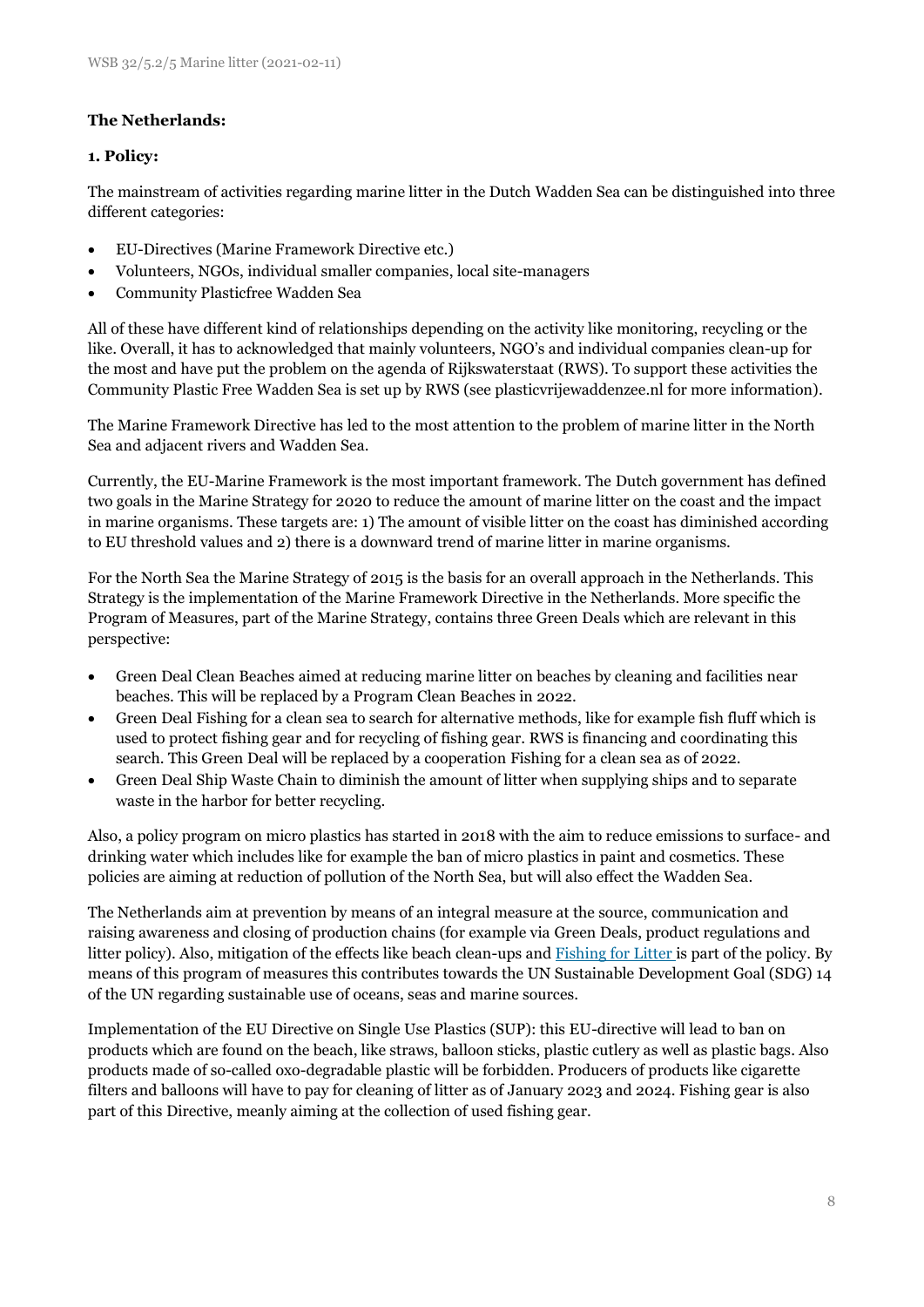Program on microplastics with projects aimed at litter in rivers: prevention by means of behavioural pilots regarding recreational and inland shipping litter, pilots with litter-collecting systems in rivers and the development of a monitoring system.

As of mid-2021 the new EU-Directive on harbour intake facilities (EU/2019/883) has to be implemented. This means 100% indirect financial means for litter, fishing nets and passively fished litter (Fishing for Litter). Per ship a contribution on litter will be demanded depending on the amount of litter. Facilities for fishing for litter will be obliged in harbours.

In the framework of MARPOL ships sailing between Gibraltar and Northern Norway have to deposit paraffin rests via washing of tanker hulls in harbours by the beginning of 1st of January 2021.

#### **2. Monitoring:**

When it comes to monitoring in the Wadden Sea this is going on now for three years, started in 2018. On three uninhabited islands/sandbanks in the Dutch Wadden Sea marine litter is monitored three times per year whereby the OSPAR-method is the standard. Monitoring does not take place during the breeding or migrating season for birds. The OSPAR-method had to be adjusted a little bit, because of the absence of large beaches on these sites. Because this kind of monitoring gives only an indication be it quite rough, a so-called Litter-ID has been carried out on the basis of marine litter collected on the uninhabited bird island of Griend near Harlingen. This type of monitoring gives more insight into the sources and probable routes of the different types of litter.

On the beach of Terschelling monitoring takes place every year as part of the OSPAR-program.

A specific so-called Litter-ID research was undertaken in 2020 to investigate thoroughly into the sources of marine litter found on the bird island of Griend near Harlingen.

MSC Zoë: the effects on the marine environment because of the loss of the two different kind of plastic pellets and beads are under investigation at the moment.

#### **3. Clean-up activities:**

Municipalities clean up the beaches on the Wadden islands, mainly near beach entrances. There are different local parties who organize clean-up activities on a more regular basis also on the more remote parts of the islands.

National NGO's like Stichting de Noordzee organize yearly the Boskalis Beach Clean-up Tour where all the beaches in the Netherlands are cleaned with the help of volunteers during a two-week campaign. And special dedicated NGO's organize also clean-up campaigns, also with the aim to help people who are unemployed.

A lot of fishermen are involved in the program Fishing for litter which aims at bringing to the shore the litter fishermen find in their nets when fishing at sea, partly on the Dutch Wadden Sea. KIMO Netherlands is the coordinator for this program.

Lots of volunteers and NGO's organize clean-up activities alongside dikes and salt marshes bordering the Wadden Sea.

Water boards clean up their dikes bordering the Wadden Sea whereby marine litter as well as organic matter is being removed a few times per year. This also counts for Rijkswaterstaat regarding the Afsluitdijk, sometimes helped by volunteers.

In some cases, an entrepreneur goes out sailing on the Wadden Sea with paying guests, where also cleaning up is part of the program.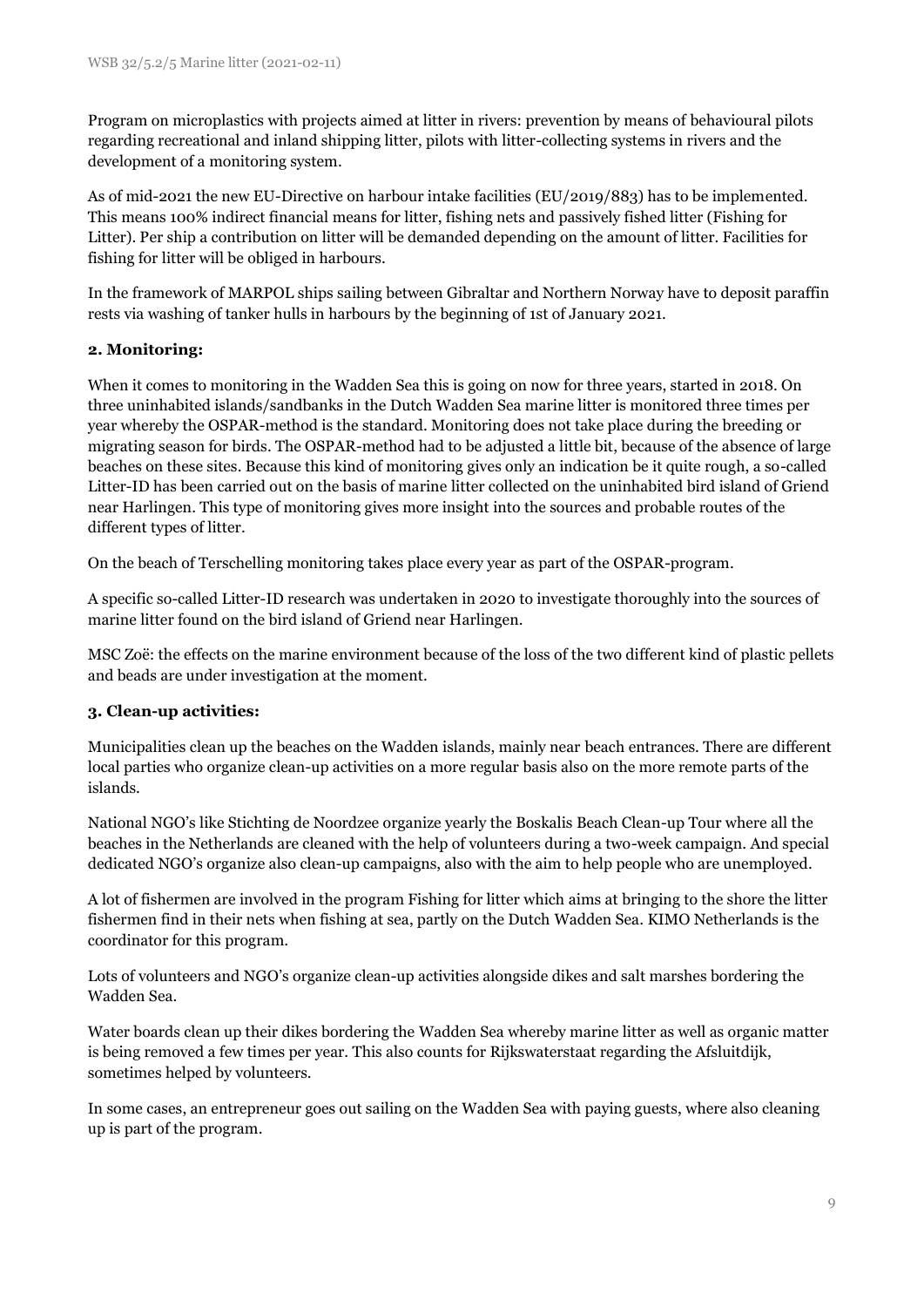To try to help each other with solutions to get rid of marine litter, Rijkswaterstaat started the Community Plastic Free Litter NGO Wadden Sea in the beginning of 2019. This is a consequence of the fact that there are a lot of stakeholders and NGO's who, each in their own way, are cleaning up the Wadden Sea and are willing to do more. Like for example the ban of so-called single-used plastics in restaurants, café, beach bars and the like on the Wadden islands.

#### **Prevention / Communication / Education:**

Bubble barrier: the municipality of Harlingen is investigating with the Province of Fryslan and Rijkswaterstaat the use of a bubble barrier before the sluice near Harlingen where the Frisian surface water runs into the Wadden Sea.

Different parties are trying to reduce the riverine input towards the sea by organizing clean-up activities. Also, in the harbour of Amsterdam a bubble barrier is constructed in 2019, while in the harbour of Rotterdam a waste collector is already working for a few years now.

Balloons: more than 60% of the municipalities in the Netherlands have a ban or restriction on ballooning (only small ones) and mostly all municipalities surrounding the Wadden Sea have a ban on balloons.

Recreational fishing lead: the target is to reduce the use of recreational fishing lead by 30% in 2021. After evaluation of this goal perhaps new measures will be developed for a complete ban in 2027.

As part of the Community Plastic Free Wadden Sea the website Plasticvrijewaddenzee.nl is being developed as part of the website Waddenzee.nl.

People working for parties like Staatsbosbeheer and Groningen Seaports give lessons at different schools for children regarding the topic of marine litter, partly in their spare time. Also, at NHL/Stenden (a bachelor institute in Leeuwarden) a lot of attention is being given to the subject and one of the teachers takes actively part in the Community Plastic free Wadden Sea.

At Terschelling the so-called Jutfabriek has started to produce new products out of marine litter found on the island of Terschelling and by doing so also demonstrate this to different school classes.

#### **Germany:**

#### **1. Policy**

The topic of marine litter and how to deal with it is a very topical issue in Germany that is being addressed by federal and state authorities as well as stakeholders and NGOs. One of the most important legal regulations on marine litter is the MSFD and its implementation at regional (Germany as a member state of OSPAR) and national level. All information regarding the implementation of the MSFD in Germany including information on status, indicators, targets, monitoring and measures is available at meeresschutz.info.de.

Germany developed seven national overarching environmental objectives (Umweltziele, UZ) to achieve GES in the marine waters. Each of which is concretized by a set of operational objectives (operative Ziele), with all environmental objectives serving to achieve GES for descriptors 1, 4 and 6. The environmental objectives were reviewed and updated in 2018.

The environmental goal regarding marine litter is UZ 5 Oceans without waste pollution with three operational goals, which are as follows

I. Continuously reduced inputs and a reduction in the amount of waste already present lead to a significant reduction in waste harmful to the marine environment on beaches, on the sea surface, in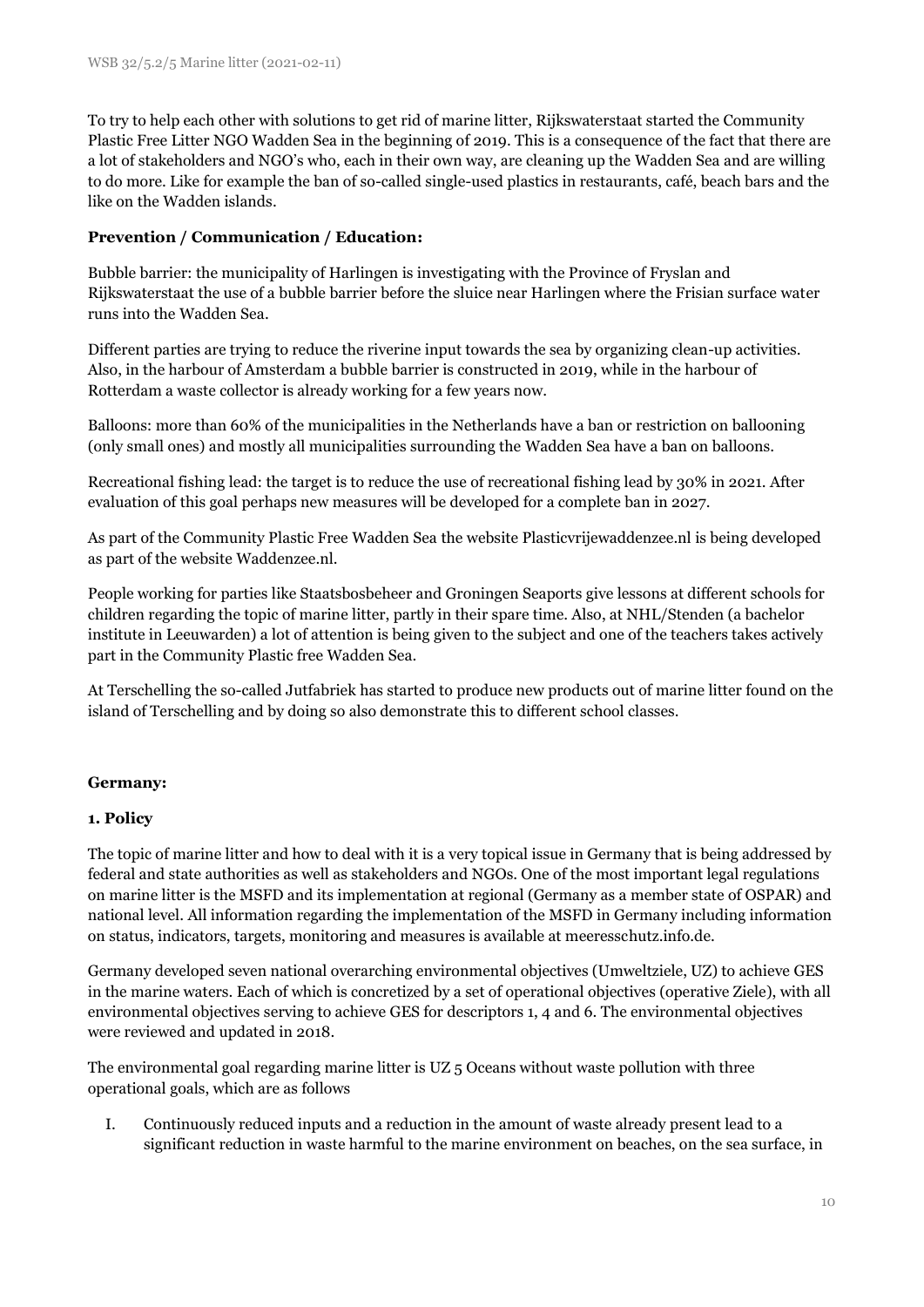the water column and on the seabed. Indicators of this are the number of litter items of different materials and categories.

- II. Detected harmful waste in marine organisms (especially from microplastics) is approaching zero in the long term. The indicator for this is litter in bird stomachs (e.g., fulmar) and other indicator species.
- III. Other adverse ecological effects (such as entanglement and strangulation in litter items) are reduced to a minimum. Indicators for this are the number of entangled birds in breeding colonies and the records of entangled birds and other indicator species.

Other indicators are currently being developed in research and development projects.

In addition to the measures worked on OSPAR level (OSPAR RAP), Germany developed measures and present them in their [programme of measures \(POM\)](https://www.meeresschutz.info/berichte-art13.html). The POM is being updated at the moment (2021).

The measures cover the following topics:

- 1. Anchoring the topic of marine litter in educational objectives, curricula and teaching materials
- 2. Modification/substitution of products taking into account an eco-balanced overall consideration
- 3. Avoidance of the use of primary microplastic particles
- 4. Reduction of inputs of plastic waste, e.g. plastic packaging, into the marine environment
- 5. Waste related measures on fishing nets and gear
- 6. Establishment of the "Fishing for Litter" concept
- 7. Reduction of already existing waste in the sea
- 8. Reducing the amount of plastic through municipal regulations
- 9. Reduction of the emission and input of microplastic particles

In Germany, the Round Table Marine Litter ("Runder Tisch Meeresmüll") supports the coordinated implementation of the MSFD measures on marine litter (as well as the regional action plans on OSPAR). It brings together approx. 130 experts and stakeholders from the fields of fishing, shipping, industry (plastics, cosmetics, tires), science, education, tourism, environmental associations, authorities, politics and art and deals with measures on the national as well as on regional and local levels. Information on the progress of the Round Table's work and the wide range of activities undertaken by its members is available at [http://www.muell-im-meer.de.](http://www.muell-im-meer.de/)

#### **2. Monitoring**

<u>.</u>

Monitoring of marine litter in Germany is dealt with at the Federal/State level in the working group "Erfassen und Bewerten (ErBe)4" (data collection and evaluation) and its subordinate specialist group "Fach AG Abfälle im Meer" (marine litter). Monitoring on marine litter on beaches and in the stomachs of Fulmars in the Wadden Sea follows the methods agreed at OSPAR level. Monitoring of litter on the seabed follows a method developed by ICES and is used during fish surveys. The suitability of further monitoring is currently investigated, addressing aspects like e.g., mesolitter on beaches, remote sensing of litter, (micro-)litter in fish and marine mammals, entanglement of northern gannets in a breeding colony on the island of Helgoland and occurrence of paraffin wax. The aim is the development of a coherent monitoring for the assessment of all criteria under D10 of the MSFD (EU) 2017/848.

<sup>&</sup>lt;sup>4</sup> Reports produced by "ErBe" are presented here <https://www.meeresschutz.info/msrl.html>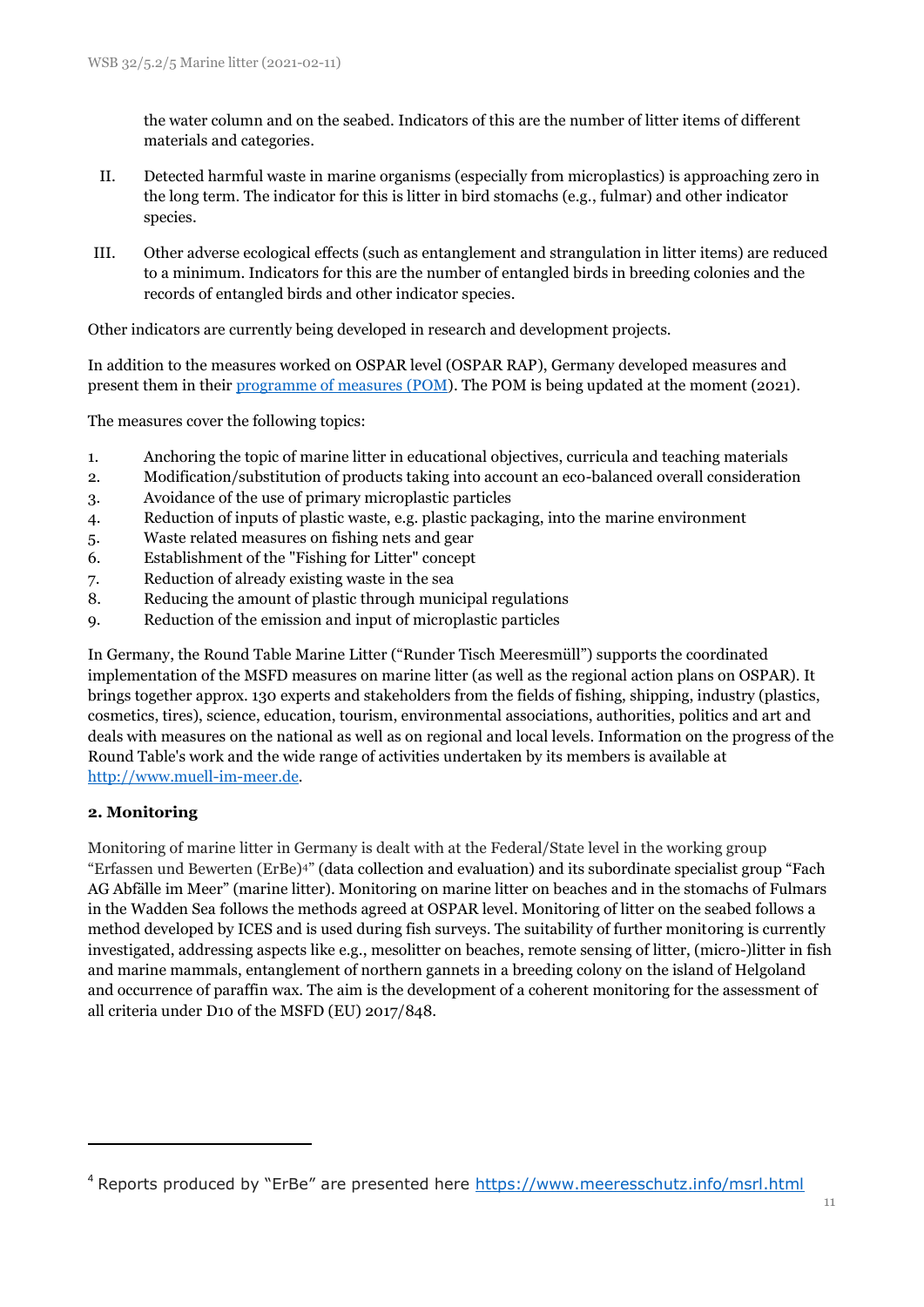OSPAR marine litter experts are part of the EU Technical Group on Marine Litter (TG Litter) ensuring that methods are aligned and used in the wider European and global context. As described above ICG ML is currently updating its monitoring guidelines (Coordinated Environmental Monitoring Programme, CEMP). Currently assessed by [\(OSPAR Intermediate assessment 2017\)](https://oap.ospar.org/en/ospar-assessments/intermediate-assessment-2017/pressures-human-activities/marine-litter/).

- I. Beach Litter: There are seven survey sites at the German Wadden Sea coastline5; at each survey site all litter items on a 100-m stretch of coastline should be recorded four times a year using the OSPAR beach litter monitoring protocol. Monitoring is taking place since 2002
- II. Seabed Litter: Litter data is gathered by existing fisheries trawl surveys; the data is submitted to the International Council for the Exploration of the Sea (ICES), which holds these data. Seafloor litter monitoring data, generated through existing fisheries trawl surveys, was requested from 2012 onwards.
- III. Plastic Particles in Fulmar stomachs. Corpses of dead beached birds or accidentally killed specimens are mostly collected by volunteer networks and processed at experienced laboratories. Stomach contents are taken and sorting under a binocular microscope.

There is a very close cooperation between Denmark, Germany and the Netherlands on measures within the OSPAR ICG-ML.

#### **3. Clean-up activities**

There is a wide variety of activities on national, regional and local level on the topic of marine litter that are relevant to the Wadden Sea. The following are only examples.

An overview of some of the activities in Germany related to marine litter is given on the [website of the](https://muell-im-meer.de/aktivitaeten)  [German round table marine litter.](https://muell-im-meer.de/aktivitaeten) Here the organisations represented at the round table, are given the opportunity to list their own activities related to marine litter. The actions can be assigned to the following subject areas<sup>6</sup>:

- Identification of sources and transport routes for recommendations for action
- Campaigns on top litter items / single-use items
- Product design, reduction / optimization of packaging
- Returnable / return system
- Waste prevention, waste management and waste treatment
- Avoidance of the industrial use of microplastic particles
- Reduction of the entry of microplastic particles
- Biodegradability of plastics
- Fishing / aquaculture
- General information campaigns / educational campaigns
- Educational projects / educational material
- Competitions / exhibitions
- Knowledge transfer
- Cleaning actions/Clean-up activities
- Shipping
- **Others**

1

#### Exemplary description of the clean-up activities

<sup>&</sup>lt;sup>5</sup> Sylt (island, SH), Scharhörn (island, HH), Minsener Oog (island, LS), Juist (LS), Sylt Hörnum North (SH), Mellum West (LS), Juist Wilhelmshöhe (LS)

<sup>&</sup>lt;sup>6</sup> [https://muell-im-meer.de/aktivitaeten;](https://muell-im-meer.de/aktivitaeten) only in German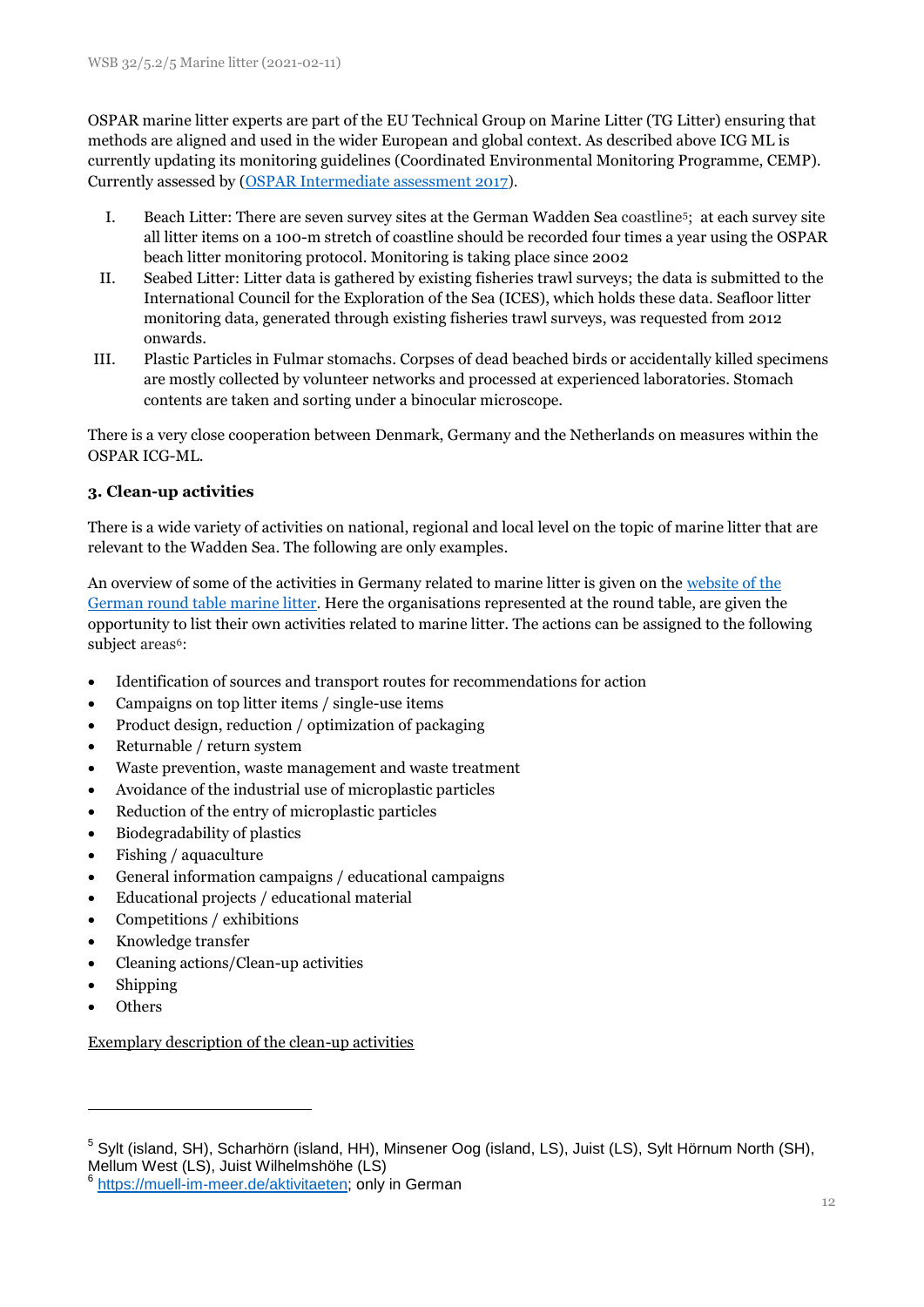General note: Many coastal towns regularly clean their beaches and coasts of marine litter. Flotsam and jetsam contain large amounts of litter. The Schleswig-Holstein Agency for Coastal Defence, National Park and Marine Conservation (LKN.SH) regularly collects and disposes of the litter in the drift line on the stateowned dikes, especially after storm events. In Lower-Saxony this is carried out by the 'Deichverbände', corporative associations for coastal protection. In the Hamburg Wadden Sea this is carried out by Hamburg Port authority (HPA).

In Schleswig-Holstein the beach clean-up events take place for the most part outside of the Wadden Sea National Park. In Lower Saxony and Hamburg, beach clean-up events mainly take place on the islands and thus in the Wadden Sea National Park. The German National Park Administrations have published some material on that subject, like guidelines on "Coastal Cleanups in the Wadden Sea National Park", a brochure on beach garbage boxes or an information brochure on paraffin finds on the beaches.

Many coastal towns and organisations participate in the annual Coastal Cleanup Day. Amongst others, NABU (Naturschutzbund Deutschland e. V.; a green NGO) is committed to this nationwide<sup>7</sup> .

On all East-Frisian islands, in some areas of the mainland in Lower-Saxony and at St. Peter-Ording and Büsum in Schleswig-Holstein guests can dispose of marine litter that they may collect on the tideline or on the beaches in the "beach garbage boxes". But these should not to be used for the disposal of marine litter from clean-up events. Due to the large quantities of litter from these events, the disposal must be (and is) organised independently.

#### Fishing for litter

The "Fishing for litter" project offers fishers the opportunity to deposit litter that is caught in their nets as bycatch in a number of fishing ports in Germany. Containers are available here for disposal free of charge. The litter is examined more closely to obtain information on its composition and origin. These findings can be used to develop measures to reduce the discharge of litter into the sea. Fishing for Litter at the German North Sea coast is currently financed by EU-funds (EMFF), flanked by funding from Schleswig-Holstein and Lower-Saxony. The initiative is coordinated and implemented by NABU<sup>8</sup>

Currently up to 9 harbours on the German North Sea coast with 131 vessels participating in this project (as of 2020).

### **4. Prevention/ Communication / Education**

The German Federal Ministry of Research is currently funding a major research focus on "Plastics in the Environment" (the research focus is not only but it also includes prevention). A wide variety of issues are being investigated in a total of 18 consortia9.

A lot of prevention is done via communication and education. In this way, the entry of litter into the seas should be reduced.

General communication on marine litter on various online websites of the responsible authorities, but also by NGOs (like NABU<sup>10</sup>, BUND<sup>11</sup>, WWF<sup>12</sup>) etc. Also noteworthy is the website of the EUCC - The Coastal Union Germany e.V. [\(http://meeresmuell.de/\)](http://meeresmuell.de/).

<u>.</u>

<sup>7</sup> [www.nabu.de/natur-und-landschaft/aktionen-und-projekte/meere-ohne](http://www.nabu.de/natur-und-landschaft/aktionen-und-projekte/meere-ohne-plastik/cleanup/index.html)[plastik/cleanup/index.html](http://www.nabu.de/natur-und-landschaft/aktionen-und-projekte/meere-ohne-plastik/cleanup/index.html)<br>8 https://www.pobu.do/potur.ur

[https://www.nabu.de/natur-und-landschaft/aktionen-und-projekte/meere-ohne-plastik/fishing-for](https://www.nabu.de/natur-und-landschaft/aktionen-und-projekte/meere-ohne-plastik/fishing-for-litter/index.html)[litter/index.html](https://www.nabu.de/natur-und-landschaft/aktionen-und-projekte/meere-ohne-plastik/fishing-for-litter/index.html)

<sup>&</sup>lt;sup>9</sup> <https://bmbf-plastik.de/de/home>

<sup>10</sup> <https://www.nabu.de/natur-und-landschaft/meere/muellkippe-meer/>

<sup>11</sup> <https://www.bund.net/meere/mikroplastik/>